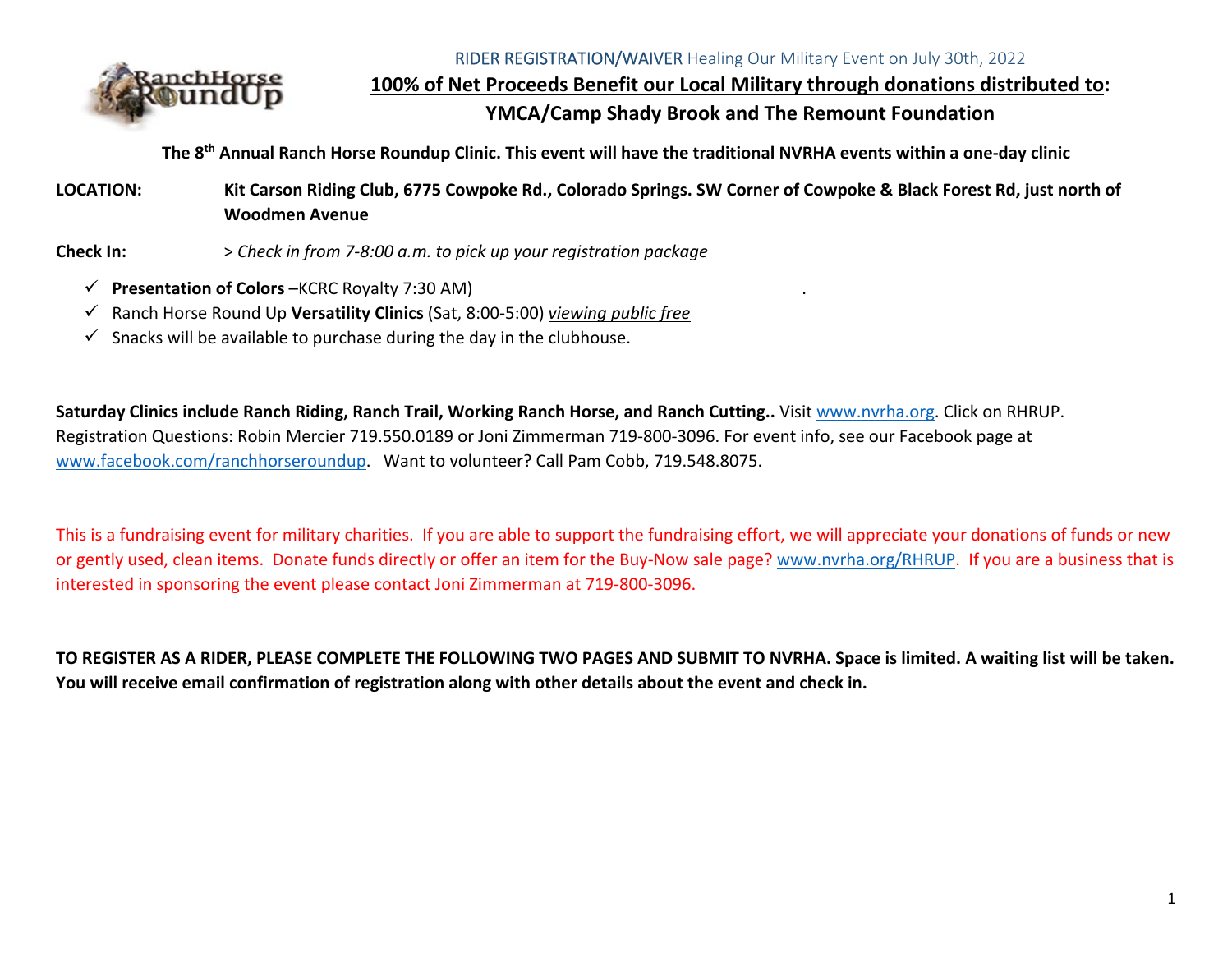## **<sup>8</sup>TH Annual Ranch Horse Round Up RIDER REGISTRATION/WAIVER**

**National Versatility Ranch Horse Association**  5925 Omaha Blvd., Colo. Spgs, CO 80915 Ph# 719‐550‐0189 <sup>~</sup> Fax: 719‐550‐0194 <sup>~</sup> www.NVRHA.org **Event Date: Saturday, July 30, 2022 Location:** Kit Carson Riding Club 6775 Cowpoke Rd., Colorado Springs, CO 80908

| Rider Name:                                                                                                                   | Age i | Email: | Best Ph | Address: |  |  |  |
|-------------------------------------------------------------------------------------------------------------------------------|-------|--------|---------|----------|--|--|--|
| Are you a veteran? (yes/no) Are you riding in honor/remembrance of a veteran? Name:<br><b>Color</b><br><b>Breed of Horse:</b> |       |        |         |          |  |  |  |
| Have you/your horse worked with cattle? YES/NO. Riding experience (Beg/Int/Adv)<br>How long have you been riding?             |       |        |         |          |  |  |  |

*Entries limited to 40 Full Day Passes.* New riders will learn new skills and experienced riders can hone their skills in the following clinics: \*Working Ranch Horse, \*Ranch Cutting, Ranch Trail, and Ranch Riding. \*Denotes cattle classes. **See FAQs doc at www.NVRHA.org for additional event information**

**Fees**: **FULL PASS**: Includes all Clinics \$160 Adult/\$120 Youth (to 17)

| Event Fee: Full (Riders may not split passes) | $=$ \$           | PAYMENT: Make checks payable to NVRHA and mail                       |
|-----------------------------------------------|------------------|----------------------------------------------------------------------|
|                                               |                  | completed form(s) with payment to address listed above. Credit       |
| <b>Grand Total</b>                            | $=$ $\mathbf{S}$ | Card and PayPal also available (Call 719.550.0189). Question         |
|                                               |                  | on Event? Visit www.nvrha.org. Click on 7 <sup>th</sup> Annual Ranch |
|                                               |                  | Horse Round Up.                                                      |
|                                               |                  | <b>CANCELLATION POLICY:</b> 30 days or more (prior to event)         |
|                                               |                  | 100% refund; otherwise, decision of event organizer as               |
|                                               |                  | determined by expenses. Full refund if rider gets a paid             |
|                                               |                  | replacement (or if waiting list exists). NVRHA reserves right to     |
|                                               |                  | cancel event within 48 hours of event.                               |
|                                               |                  | <b>NVRHA Members: Member#</b><br>Division                            |
|                                               |                  | <b>Name of Horse:</b>                                                |
|                                               |                  |                                                                      |
|                                               |                  |                                                                      |
|                                               |                  |                                                                      |

Release: By signing below, I/We are waiving our right, if any, to claim against, maintain an action against, or recover from any equine activity sponsors, equine professionals, or any other person for injury, loss, damage, or death resulting from any of the inherent risks of this equine and other activities. I/We hereby request to enter the event(s) or participate as indicated, and agree to abide by the bylaws, standing rules, judging, and rules of the respective organization(s) involved with this event. I/We hereby release NVRHA, Kit Carson Riding Club (KCRC), and any other involved organizations, its members, employees, and volunteers, from any loss to myself and/or minor children, employees, agents, horses, and/or equipment while attending and/or participating in this event. The provisions contained herein are hereby made a part of this entry agreement. In addition, the general understanding of any "publication, video, and internet consent and release agreement" is incorporated in this release include: no monetary considerations; photo, video or verbal statements may be used now and in subsequent years as the program deems fit; is binding upon heirs and/or future legal representatives. A PARENT/GUARDIAN MUST SIGN FOR CHILDREN UNDER 18 YEARS OF AGE

| Print<br>:Name | nt::ro<br>Signa. | Ph# | :mail: |
|----------------|------------------|-----|--------|
|                |                  |     |        |